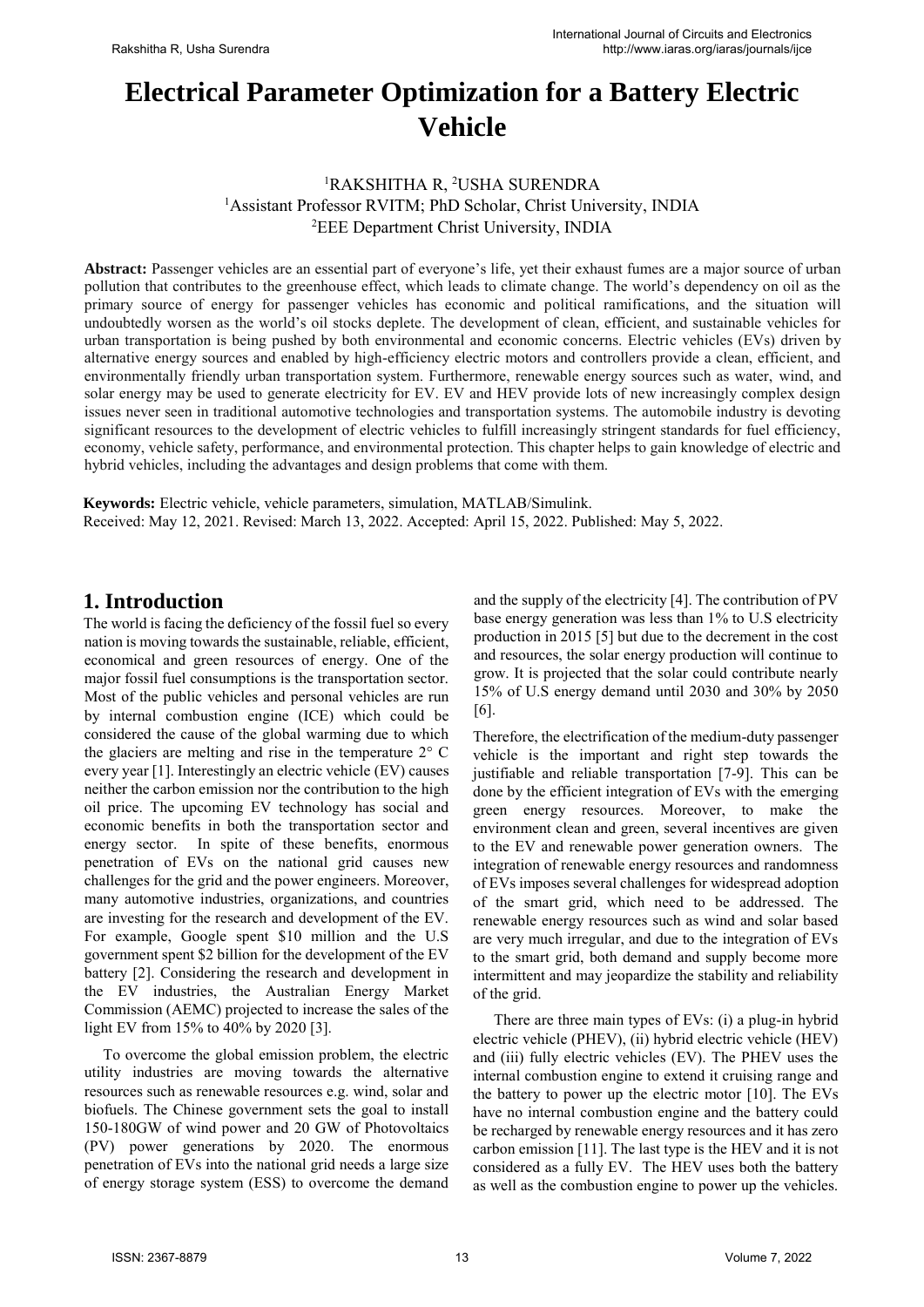It derives all their power from the combustion engine and cannot be recharged by the plug in. However, the battery is recharged by the regenerative braking system.

We proposed a novel simulation model for the full electric vehicle from the pre-existing HEV model. To validate the proposed EV model we compared the SOC of EV with HEV by using 76 representative vehicles weekday data for 3500 second from the city of Winnipeg, Canada [19]. We observed that EV expectedly consumes more current from the battery as compared to the HEV due to which the SOC of the battery of the EV decays earlier than the HEV that can be seen in the simulation results.

The paper is organized as follows: different vehicle technology such as HEV and its mode of operation and the fully EV is presented in section II. Section III presents the simulation results of both HEV and EV. The conclusion is drawn in section IV.

State of Charge (SOC) Battery Management System (BMS) is needed to avoid battery damage and failure. Battery State of Charge (SOC) and State of Health (SOH) are part of the information provided by BMS. Lithiumpolymer battery is one of the batteries that used in numerous applications from the radio controlled equipment to commonly used transports and electric vehicle, in order to provide energy storage to these systems [5]. In paper, the prediction is used at Lithium-Polyner battery. SOC is a percentage of battery capacity while SOH is a measure of battery health. SOC is defined as the ratio of total energy capacity can be used from a battery with a full battery capacity. SOC describes the available energy and is written in percentage according to several references, sometimes considered the value of the capacity of the battery. The method to measure SOC from a battery can be done in 3 ways, namely Direct Measurement, Measurement Specific Grafity (SG) and Estimated SOC based on voltage. Direct measurement can be done if the battery can be discharged at a constant value and measurement. Measurement Specific Grafity, this method depends on changes in measurement of the weight of active chemicals. Whereas, Estimated SOC based on voltage, by measuring battery cell voltage as a basis for calculation of SOC or remaining capacity. The results can change depending on the real voltage level, temperature, discharge value, and cell age. In this study, lithium ion batteries were taken as the experimental object to carry out the same discharge experiment at different SOC values,. First, the values of the battery's SOC are shown to decrease gradually, which means that the battery has the highest SOC, and the one in has the lowest. It can be seen that the voltage drop curves of batteries with different SOC demonstrate a clear distinction under the same discharge current; that is, SOH

has a remarkable effect on the instantaneous output power of the battery. However, thanks to the strong correlation between the SOC and internal resistance, studying the influence of battery internal resistance on SOC was not necessary .

# **2. Vehicle Technology**

### **2.1 Hybrid Electric Vehicle**

The HEV is known as a dual-power-source vehicle. These vehicles have the engine and the battery that is used to propel the vehicle. The source of energy can be the battery or the internal combustion engine. To minimize the pollution the HEV use the ICE engine and the electric motor in a most desirable way and save the energy. Three types of HEV are series hybrid, parallel hybrid and seriesparallel hybrid vehicle [12].

The advantages of HEVs are:

- 1. Fuel efficiency and performance;
- 2. Lower fuelling cost;
- 3. Reduce the CO2 emission;
- 4. Recover some of the energy by regenerative braking,
- 5. Use the existing fuel station.



Fig. 1. Hybrid electric vehicle, Series-Parallel [8]

#### **2.2 Hybrid Vehicle Mode of Operation**

The HEV combines the both ICE engine and the electric propulsion system to achieve the better fuel economy than the conventional vehicles. The latest HEV use the modern technology such as regenerative braking system to recapture the vehicles kinetic energy in to electrical energy that stored in the battery. The HEV is better for the urban driving, because in urban driving vehicle often does start and stop, at that time the vehicle recapture the kinetic energy into the battery. The typical hybrid vehicle has four modes of operation as shown in Fig.2. The modes of operations are as follows [15-18]: I. Start and low to mid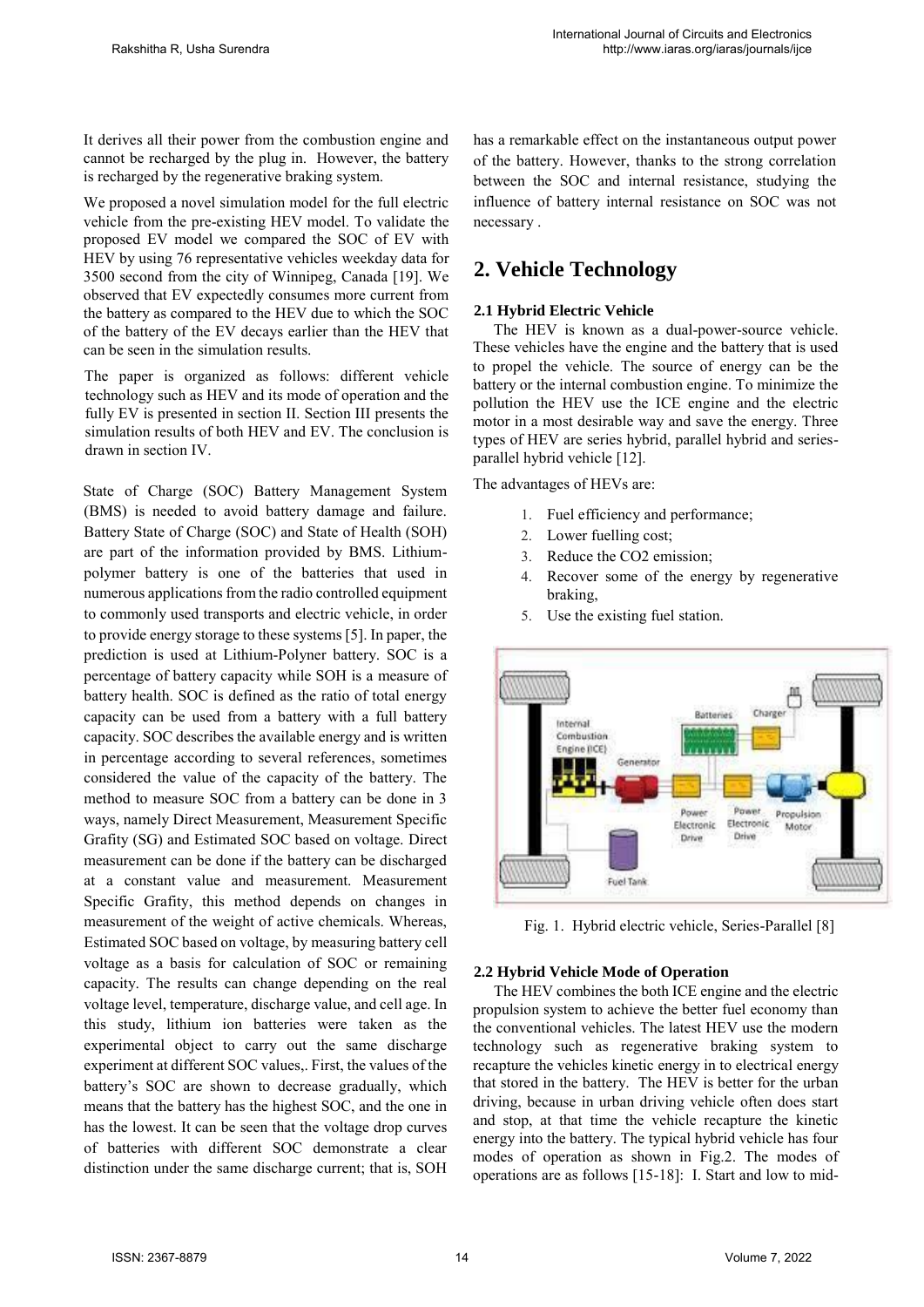range speeds. During the low to mid-range speeds or in the starting of the vehicle, the engine totally stops and the motor alone propels the vehicle.

#### **2.3 C. Electric Vehicle**

In order to validate the proposed EV model we did the comparison of the proposed EV model with the pre-existing HEV model. As we all know that traditional vehicles use the gasoline to drive the vehicle whereas, the fully EVs use the electric motor which is run by the battery or fuel cell. The benefits are as follows:

- 1. Smooth and quiet drive
- 2. Fuel cost saving
- 3. Rechargeable
- 4. Higher total energy efficiency
- 5. Emission-free vehicle
- 6. Low maintenance cost and 7. No gasoline requires propelling the vehicle.

# **3. Simulation Results**

### **3.1 Hybrid Electric Vehicle**

 The pre-existing HEV model (Fig.1) taken from Ref. [18] is utilised in Simulink built using Simscape, Simscape electronics, Simscape Driveline, and Simscape Power Systems. The digital simulation studies were conducted using the practical data of 76 representative vehicles from the city of Winnipeg, Canada [19, 20]. The simulation study results show that the state of charge (SOC) of the HEV decays slowly than the EV due to the presence of the internal combustion engine as shown in Fig. 5 and Fig. 9 respectively. The Series-Parallel HEV is utilized for the comparison of the speed, acceleration and SOC with the EV. The speed of the vehicle depends upon factors such as vehicle body, road inclination, wind velocity and tyre slip. The speed (Kph) is shown in the Fig.3 for the time interval of 3500 seconds.







The vertical axis shows the acceleration of the vehicle in m/s² and horizontal axis shows the time in second. The simulation is carried out for the time interval of 3500 second and the acceleration vs time graph is shown in the Fig.4.



Fig. 4. HEV Acceleration at different time

The SOC of the battery is use to describe its remaining charge which is one of the most important parameter of the HEV. It also determine that how long can the vehicle go within a single charge. Fig.5 shows the SOC vs time graph for the time interval of 3500 second. It can be observed that with the passage of time the SOC of the battery is decaying.

of both HEV and EV is conducted. For the simulation studies, the 76 representative vehicles weekday data for 3500 second from the city of Winnipeg, Canada are utilised. At 3500 second, the SOC of HEV decayed to 97.3 % while at the same time the EV decayed to 89 %. Both HEV and EV are assumed to have the same speed and acceleration. In summary, the SOC of EV decays more quickly than the HEV as expected because the EV does not have the internal combustion engine. SOC testing of batteries is carried out in two stages. That is, when the battery is in a condition of not getting